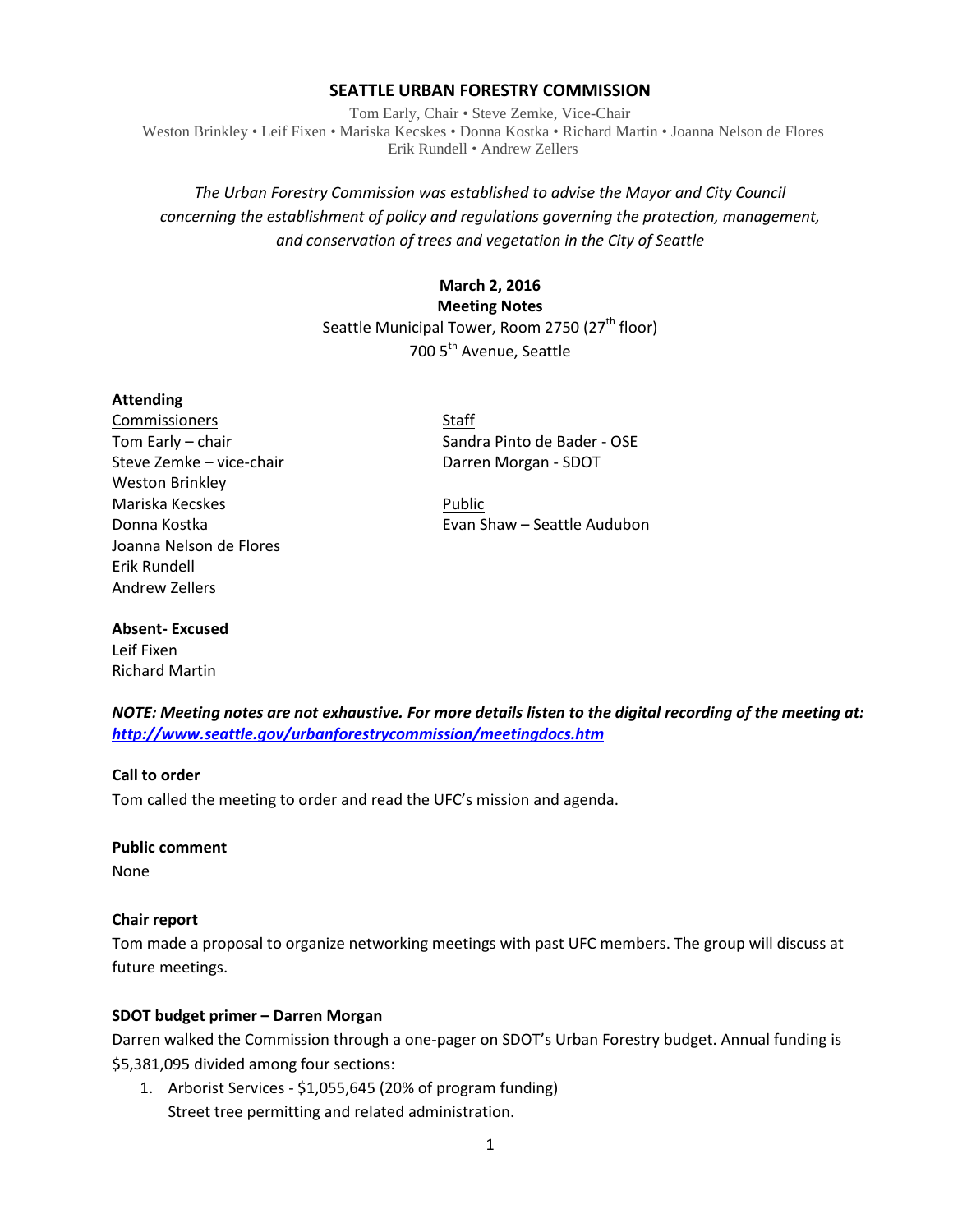- Street tree and asset management (inventory, analysis, tree selection)
- Customer service (684-TREE)
- Street tree inspection, hazard tree assessment and work order generation
- Residential point of contact
- Staffing:
	- o 1 City Arborist Nolan Rundquist
	- o 4 arboriculturists
	- o 1 administrative assistant (part time)
	- o Seasonal interns
- 2. Landscape Architect's Office \$101,498 (2% of program funding- supplemented by capital projects, grants and other sources)
	- Design guidance for all private development beyond single family
	- Design guidance, plan review for City-funded capital projects
	- Lead representative on Right-of-Way Improvement Manual, Standard Plans and Specification updates
	- Plan review for Major Utility Permits
	- Construction inspection for all of the above
	- Special projects
	- Staffing
		- o 1 Sr. Landscape architect Shane Dewald
		- o 1 Civil Engineer Specialist, sr
		- o 1 arboriculturist
- 3. Tree, Landscape and Irrigation Maintenance \$4,064,086 (76% of program funding)
	- 40,000 street trees, 50+ irrigation systems, over 110 acres of landscaping
	- Street tree and landscape maintenance (pruning, planting, specialty tree maintenance)
	- Customer service requests related to SDOT owned trees
	- Emergency response including wind storms, snow and ice, encampments
	- Irrigation maintenance, winterization, emergency response
	- Volunteer support
	- **Staffing** 
		- o 1 Operations manager Joshua Erickson
		- o 1 arboriculturist
		- o 2 landscape supervisors
		- o 2 sr. gardeners
		- o 11 gardeners
		- o 1 sr. irrigation specialist
		- o 1 irrigation technician
		- o 3 lead tree trimmers
		- o 6 tree trimmers
		- o 1 administrative specialist
- 4. Work under contract for other City departments \$159,866 (3% of program funding)

#### **Georgetown and South Park Street Tree project tour**